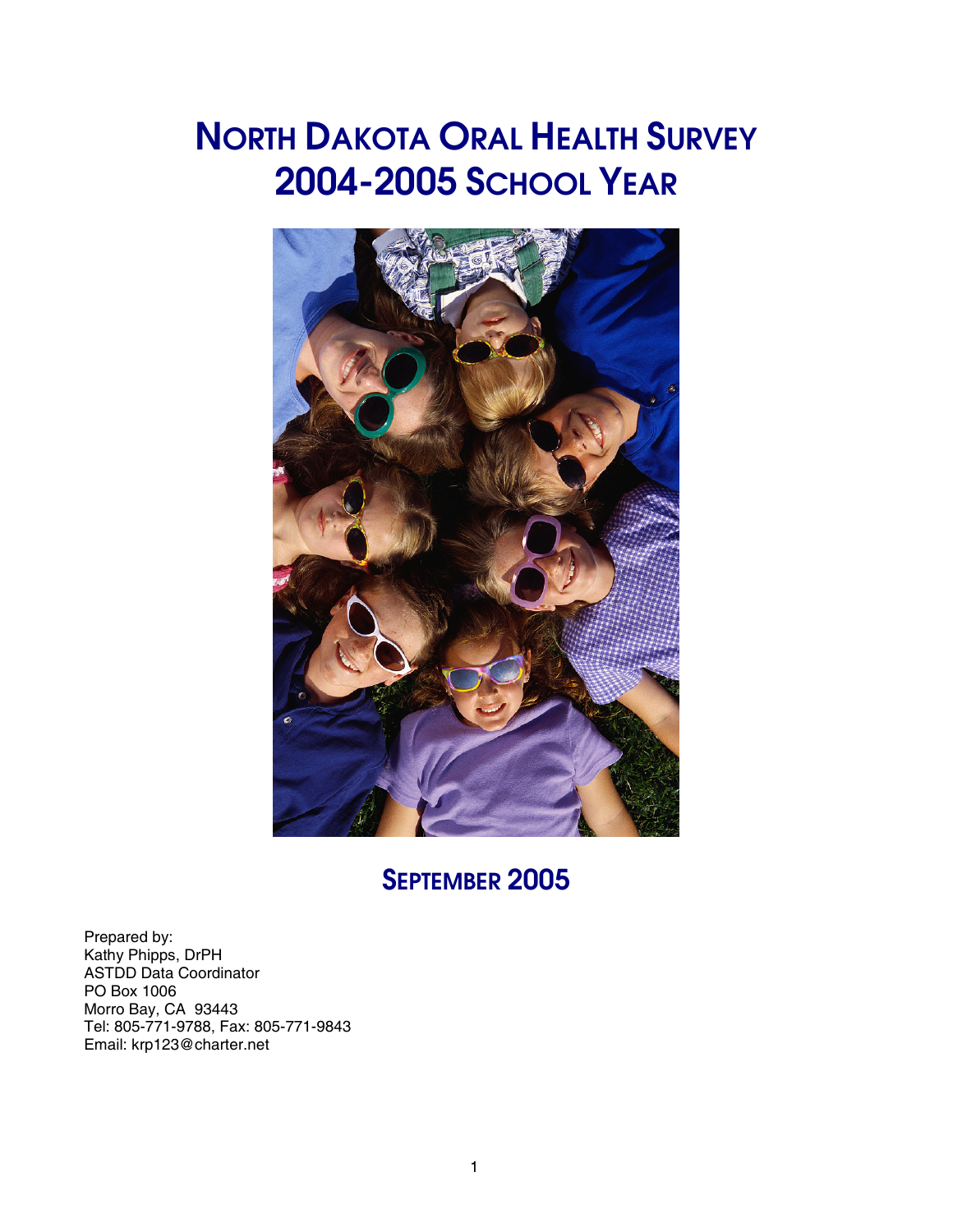### **SUMMARY**

During the 2004-2005 school year, the North Dakota Department of Health conducted a statewide oral health survey of third grade children enrolled in public, state or Bureau of Indian Affairs elementary schools in North Dakota. Fifty-three schools were included in the probability sample and 50 agreed to participate. Dental hygienists screened 1,015 children using a disposable dental mirror and penlight. Within the 50 participating schools, 73 percent of the enrolled children were screened.

#### **Key Findings**

- $\Rightarrow$  Dental decay remains a significant public health problem for North Dakota's third grade children.
	- 56 percent have cavities and/or fillings (decay experience).
	- 17 percent have untreated dental decay (cavities).
- $\Rightarrow$  Many of North Dakota's third grade children have behaviors that increase their risk of tooth decay.
	- 27 percent reported that they had not brushed their teeth that day and 3 percent reported they did not have their own toothbrush.
	- 80 percent reported that they drank soda or sugared beverages during the last week.
- $\Rightarrow$  Dental sealants are a proven method for preventing tooth decay and more than half of North Dakota's children (53%) have had this valuable preventive treatment.
- $\Rightarrow$  Minority children have poorer oral health.
	- Compared to white non-Hispanic children, a significantly higher proportion of minority children have decay experience, untreated decay, and urgent dental needs.
	- At the time of the screening, 5 percent of minority children had decay so advanced that they had pain or an infection.
	- 36 percent of minority children had not brushed their teeth on the day of the screening and 12 percent reported that they did not have their own toothbrush.
- $\Rightarrow$  Children in North Dakota have less untreated decay and more dental sealants than children in other states.
	- North Dakota ranks 2<sup>nd</sup> behind Vermont in the percentage of children without untreated decay.
	- North Dakota ranks 4<sup>th</sup> behind Vermont, Massachusetts and Idaho in the percentage of children with dental sealants.
- $\Rightarrow$  North Dakota has met, and exceeded, the Healthy People 2010 objectives of reducing the prevalence of untreated decay and increasing the prevalence of dental sealants.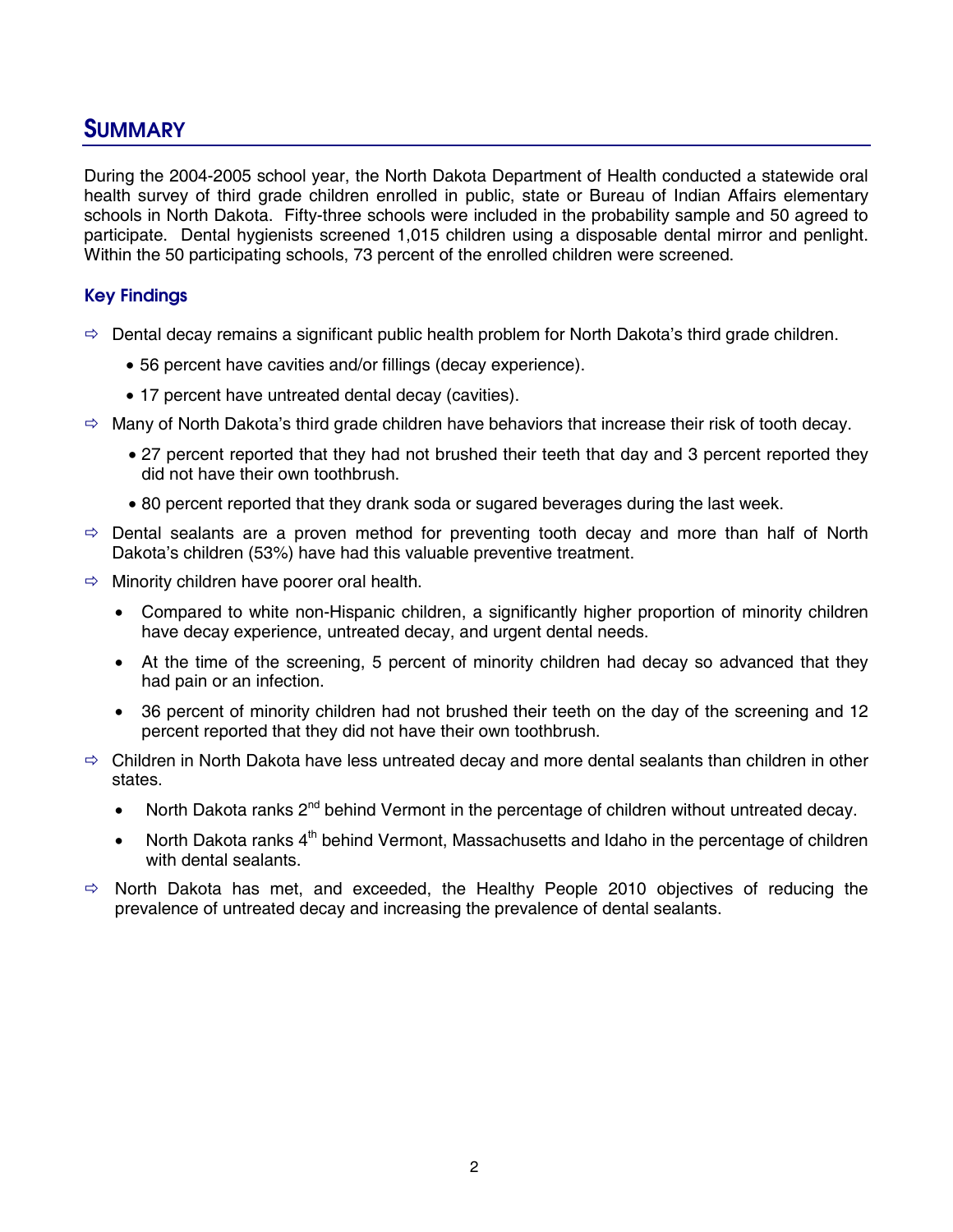# **Methods**

#### **Sampling**

An electronic data file of all elementary schools in North Dakota was obtained from the North Dakota Department of Public Instruction. The data file, which was for the 2003-2004 school year, contained the following information for each school – district, type of school, enrollment by grade, and number of children participating in the free or reduced price lunch program. During the 2003-2004 school year, there were 364 schools in North Dakota with children in kindergarten, 1<sup>st</sup>, 2<sup>nd</sup>, and/or 3<sup>rd</sup> grade. Of these 364 schools, 317 were public, state or BIA and 47 were private. All public, state and BIA schools with 20 or more children in grades K-3 were included in the sampling frame (264 schools with a  $3<sup>rd</sup>$  grade enrollment of 7,785). Implicit stratification by percent of children eligible for the free or reduced price lunch (FRL) program was used to select a probability sample of 53 schools. The sampling frame was ordered by percent of students eligible for the FRL program. A random number between 1 and 5 was selected ( $n=3$ ); the 3<sup>rd</sup> school was selected with every  $5<sup>th</sup>$  school thereafter. Selecting a sample using implicit stratification assures that the sample is representative of the state's schools in terms of free/reduced lunch participation. If a school refused to participate, a replacement school within the same sampling strata was selected. If the sample school plus one replacement school refused to participate, no data were collected in that sampling stratum. Of the 53 stratums, data is available for 50.

*Data Management and Analysis:* Data entry and analysis was completed using Epi Info Version 3.2.2. Epi Info is a public access software program developed and supported by the Centers for Disease Control and Prevention. The data were not adjusted for non-response.

*Screening Methods:* All children in third grade were screened; unless they returned a consent form specifically requesting that they not take part in the survey (passive consent). The state's Oral Health Regional Dental Hygienist Consultants completed the screenings using gloves, penlights, and disposable mouth mirrors. The diagnostic criteria outlined in *Basic Screening Surveys: An Approach to Monitoring Community Oral Health* were used.

Information on age was obtained from the child while gender and race were determined by the screener. Each child was asked a series of questions regarding dental visits, oral hygiene, plus soda and milk consumption.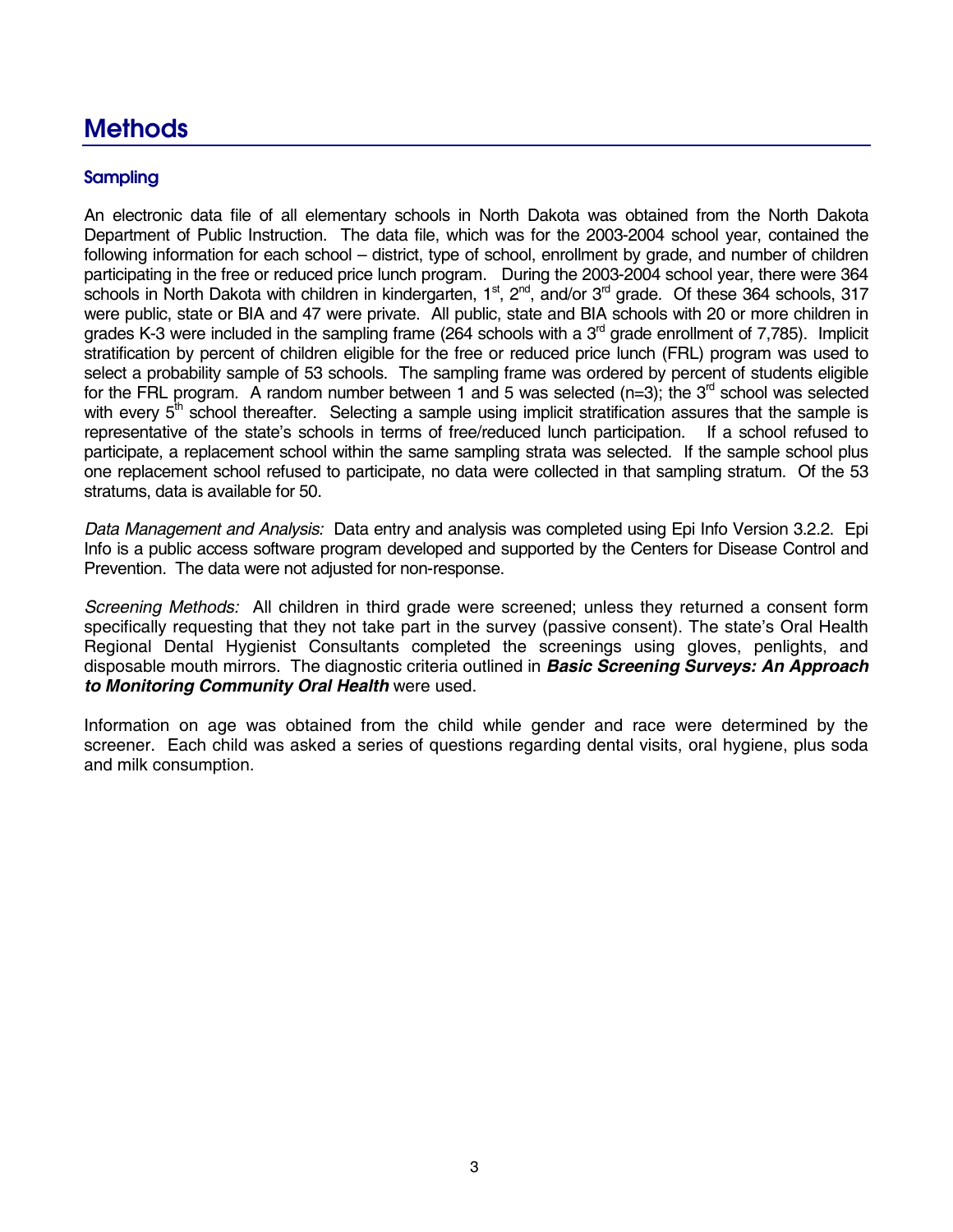# **Results**

#### **Overall Results**

Of the 53 selected schools, 50 agreed to participate in the oral health survey. There were 1,393 children enrolled in the participating schools with 1,015 children screened; a 73 percent response rate. In terms of eligibility for the free and/or reduced price meal program, the participating schools did not differ substantially from either the 53 schools in the original sample or the 264 schools in the sampling frame. Refer to Tables 1 and 2.

The children screened ranged in age from 8-11 years with the majority being either 8 or 9 years of age. Slightly more than half of the children (54%) were male, 89 percent were white non-Hispanic, 7 percent were American Indian, and 2 percent were African-American. Refer to Table 3.

Fifty-six percent of the children screened had decay experience (untreated decay or fillings) in their primary and/or permanent teeth while 17 percent had untreated decay at the time of the screening.<sup>1</sup> About 18 percent of the children needed dental treatment including 1 percent in need of urgent dental care because of pain or infection. Refer to Table 4.

Fifty-three percent of the children had a dental sealant on at least one permanent molar. Dental sealants provide an effective way to prevent decay on the chewing surfaces of molars (back teeth), which are most vulnerable to caries. A clear or opaque resin is used to cover the "pits and fissures" on the top of the teeth so that cavity-causing bacteria cannot reach areas that are difficult to clean and for fluoride to penetrate. Refer to Table 4.

The vast majority of the children screened (95%) reported that they had been to a dentist at least once. About 73 percent reported that they had brushed their teeth on the day of the screening while 97 reported that they had their own toothbrush. In terms of dietary habits, 80 percent of the children reported drinking sodas or other sugared beverages in the last 7 days while 93 percent reported that they drank milk on a daily basis. Refer to Table 5.

#### **Impact of Race and Ethnicity**

Table 6 compares the oral health of white non-Hispanic children with American Indian and all minority children. Please note that the sample sizes for American Indian and all minority children are small and the following results should be viewed with caution. Minority children, compared to white non-Hispanic children, have a substantially higher prevalence of caries experience, untreated decay, and urgent treatment needs. It is interesting to note that a significantly lower percentage of minority children reported having a toothbrush and having brushed their teeth on the day of the screening.

#### **Impact of Daily Tooth Brushing**

-

Each child screened was asked if they had brushed their teeth on the day of the screening. While this is not true indicator of daily tooth brushing, and the reliability of a child's response has not been evaluated, it can be used as a surrogate measure of regular tooth brushing. A significantly higher proportion of children who reported not brushing their teeth had untreated decay, compared to those

<sup>1</sup> The percent of children with untreated decay is assumed to be an under estimation because radiographs (xrays) were not taken.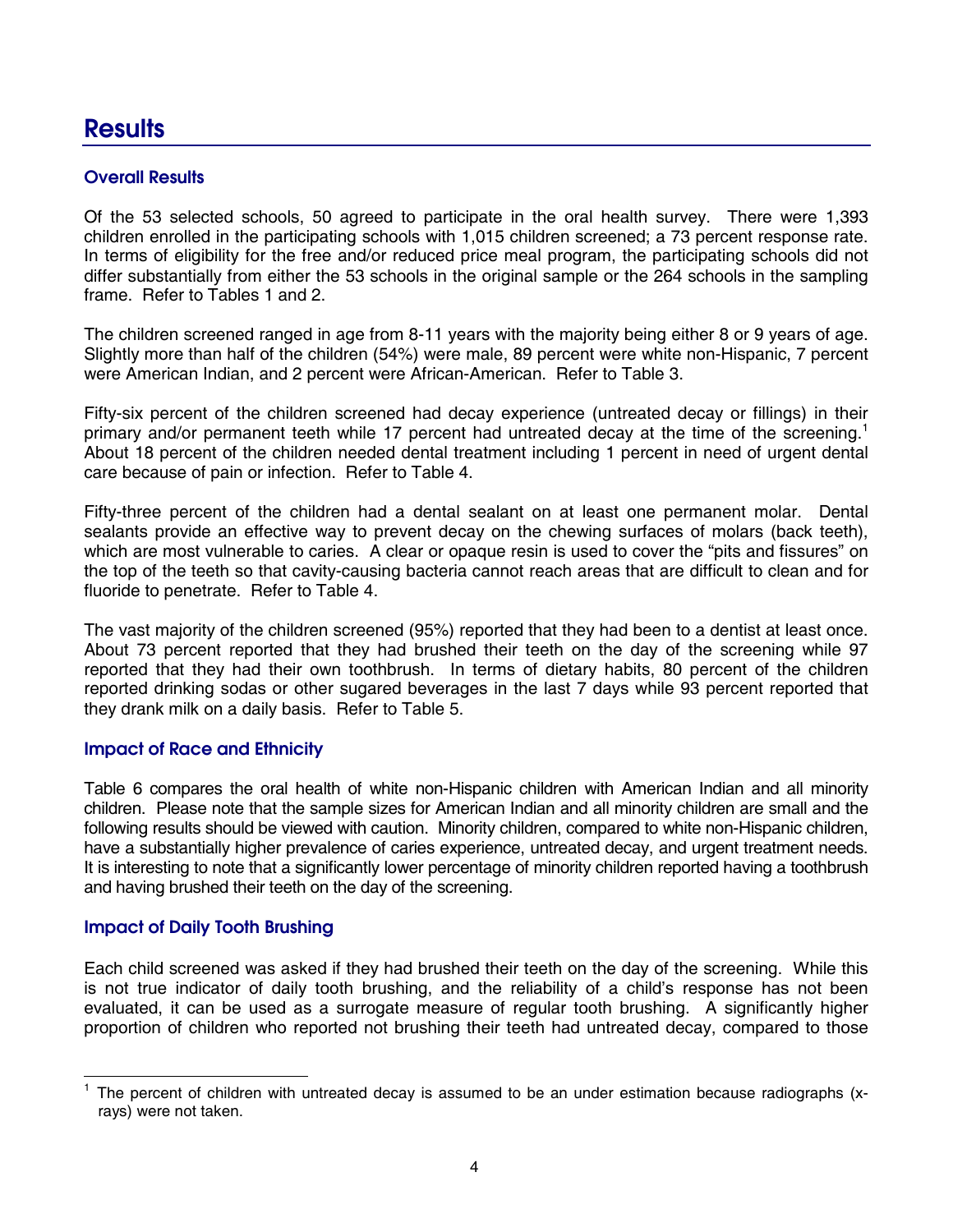who said they had brushed their teeth. These children were also less likely to report having their own tooth brush. Refer to Table 7.

#### **Impact of Daily Milk Consumption**

There was no significant difference in any of the oral health indicators between children who reported drinking milk on a daily basis and those that did not drink daily. Refer to Table 8.

#### **Impact of Soda Consumption**

There was a trend toward a higher prevalence of untreated decay in children that drank four or more sodas in the last week, compared to those that did not drink soda, but the difference was not statistically significant. Refer to Table 9.

#### **Comparison to Healthy People 2010 Objectives**

The National Oral Health Objectives for the Year 2010 (Healthy People 2010) outline several oral health status objectives for young children. For six- to eight-year-old children there are three primary oral health status objectives:

- To decrease the proportion of children who have experienced dental caries in permanent or primary teeth to 42 percent.
- To decrease the proportion of children with untreated dental caries in permanent or primary teeth to 21percent.
- To increase the proportion of eight-year-olds receiving protective sealing of the occlusal surfaces of permanent molar teeth to 50 percent.

It should be noted that the North Dakota Oral Health Survey was not designed to be representative of 6- 8 year old children; with the majority of children screened being 8-9 years of age. Fifty-six percent of the 3rd graders screened in North Dakota had experienced dental caries – substantially higher than the HP2010 objective of 42 percent. Seventeen percent of North Dakota's 3<sup>rd</sup> graders had untreated caries compared to the HP2010 objective of 21 percent and 53 percent of North Dakota's 3rd graders had dental sealants compared to the HP2010 objective of 50 percent.

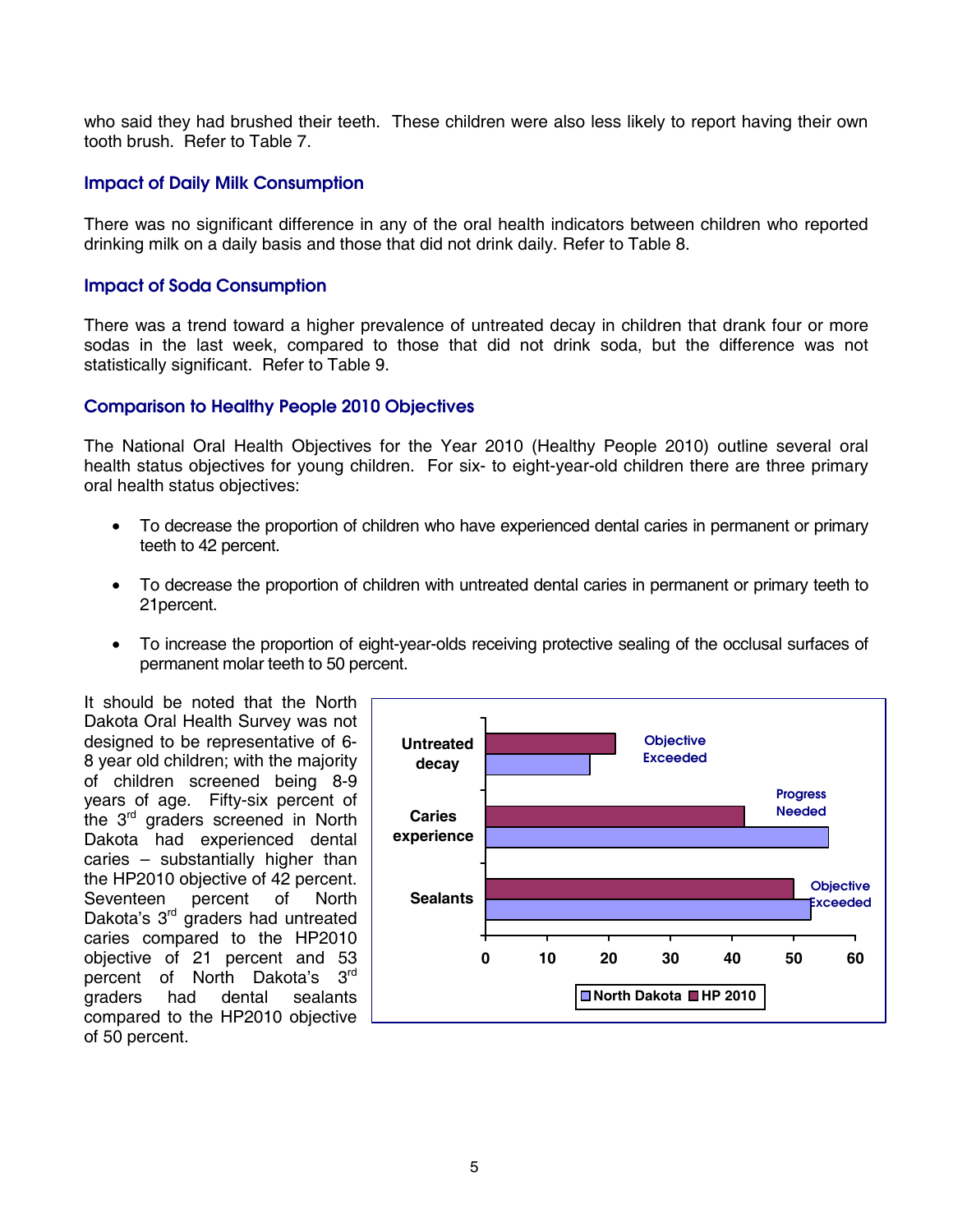#### **Comparison to Other States**

The Figures 1-3 compare the oral health of North Dakota's third grade children with the oral health of children from several other states. Each of the states represented in the figures gathered oral health status information using the same protocols as North Dakota. While the prevalence of caries experience in North Dakota is similar to other states, the prevalence of untreated decay is substantially lower in North Dakota – with only Vermont having a lower prevalence. The prevalence of dental sealants is higher in North Dakota than many other states – with only Vermont, Idaho and Massachusetts having a higher prevalence.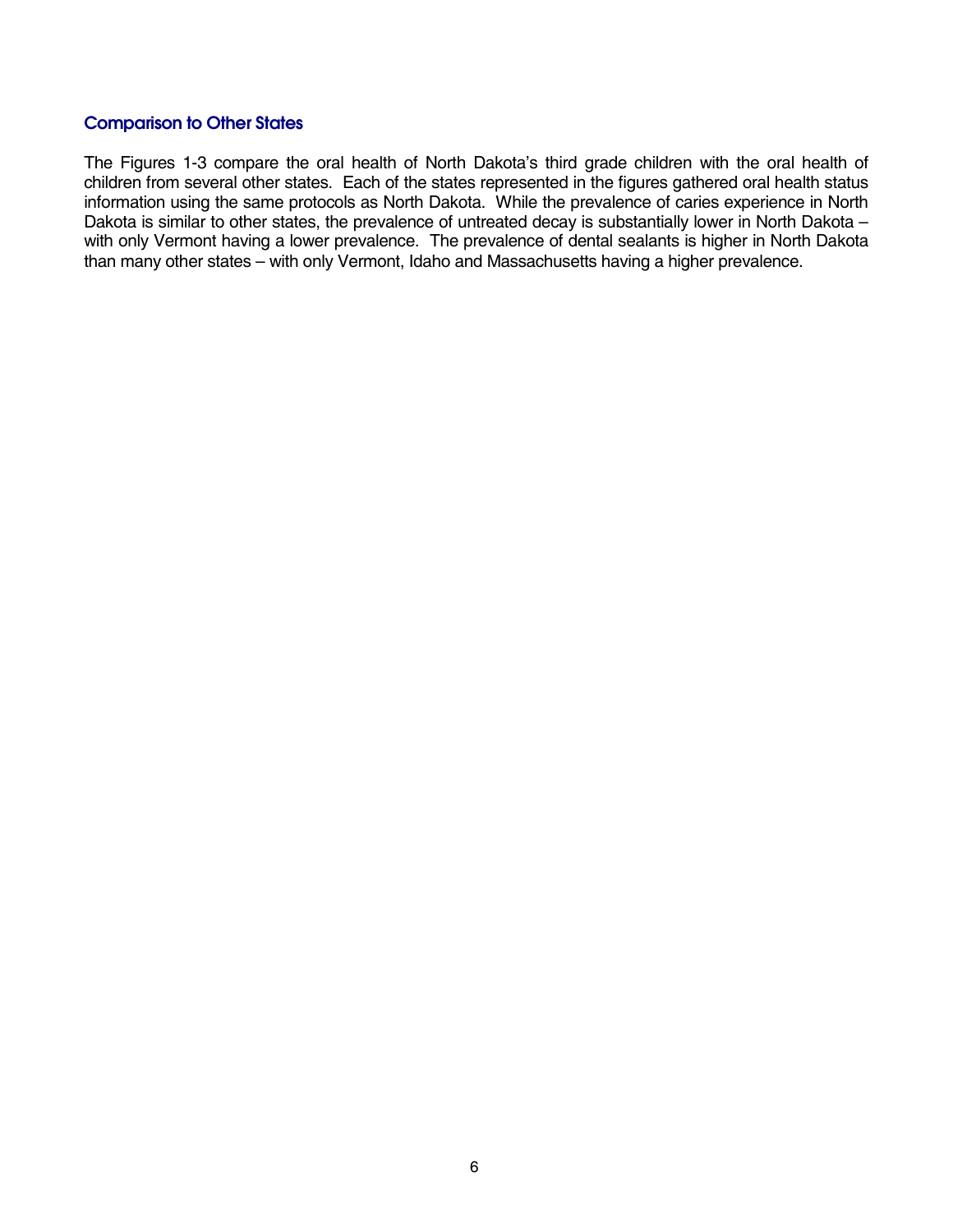**Figure 1 Prevalence of Decay Experience in 3rd Grade Children North Dakota Compared to Other States with Similar Data** 

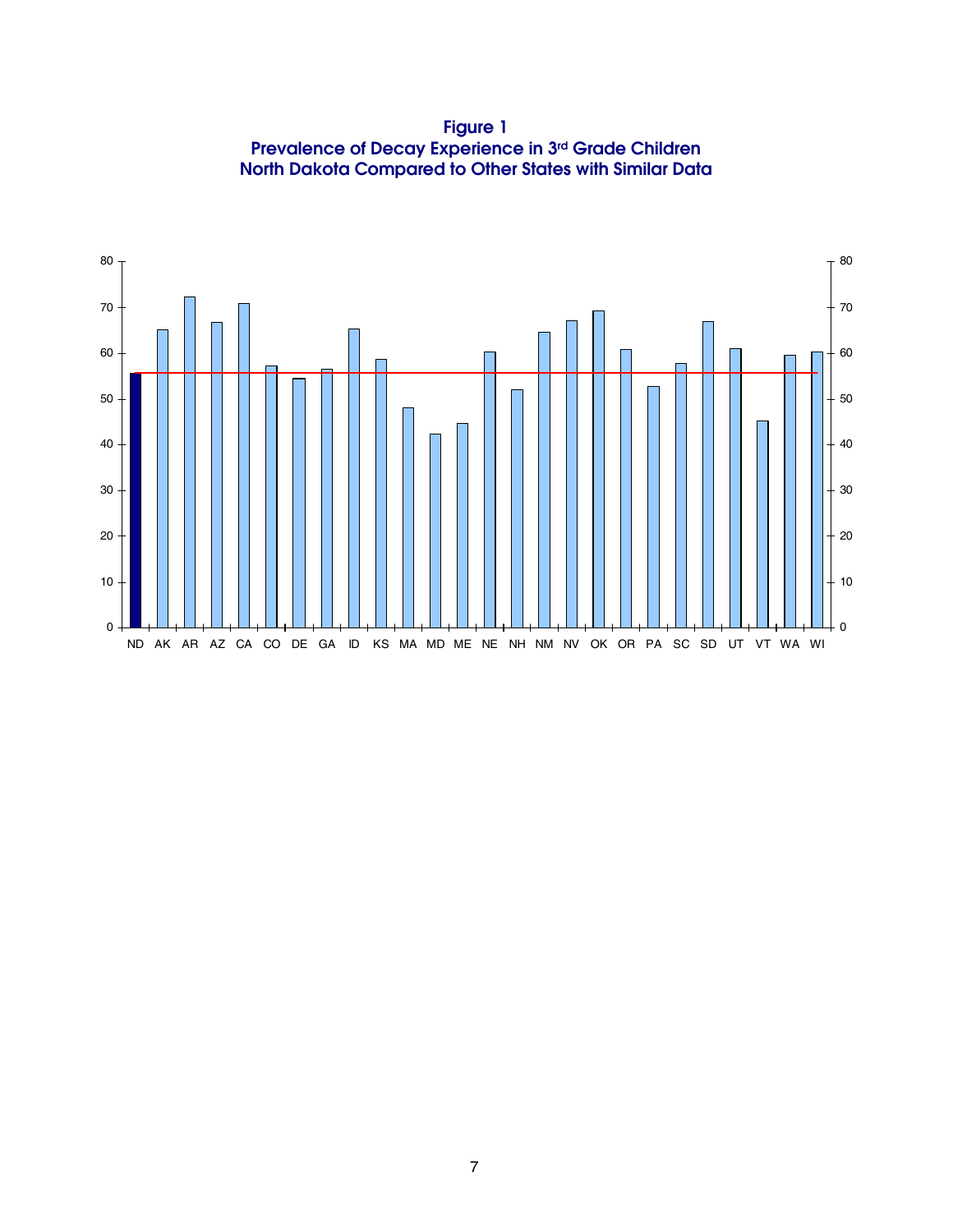**Figure 2 Prevalence of Untreated Decay in 3rd Grade Children North Dakota Compared to Other States with Similar Data** 

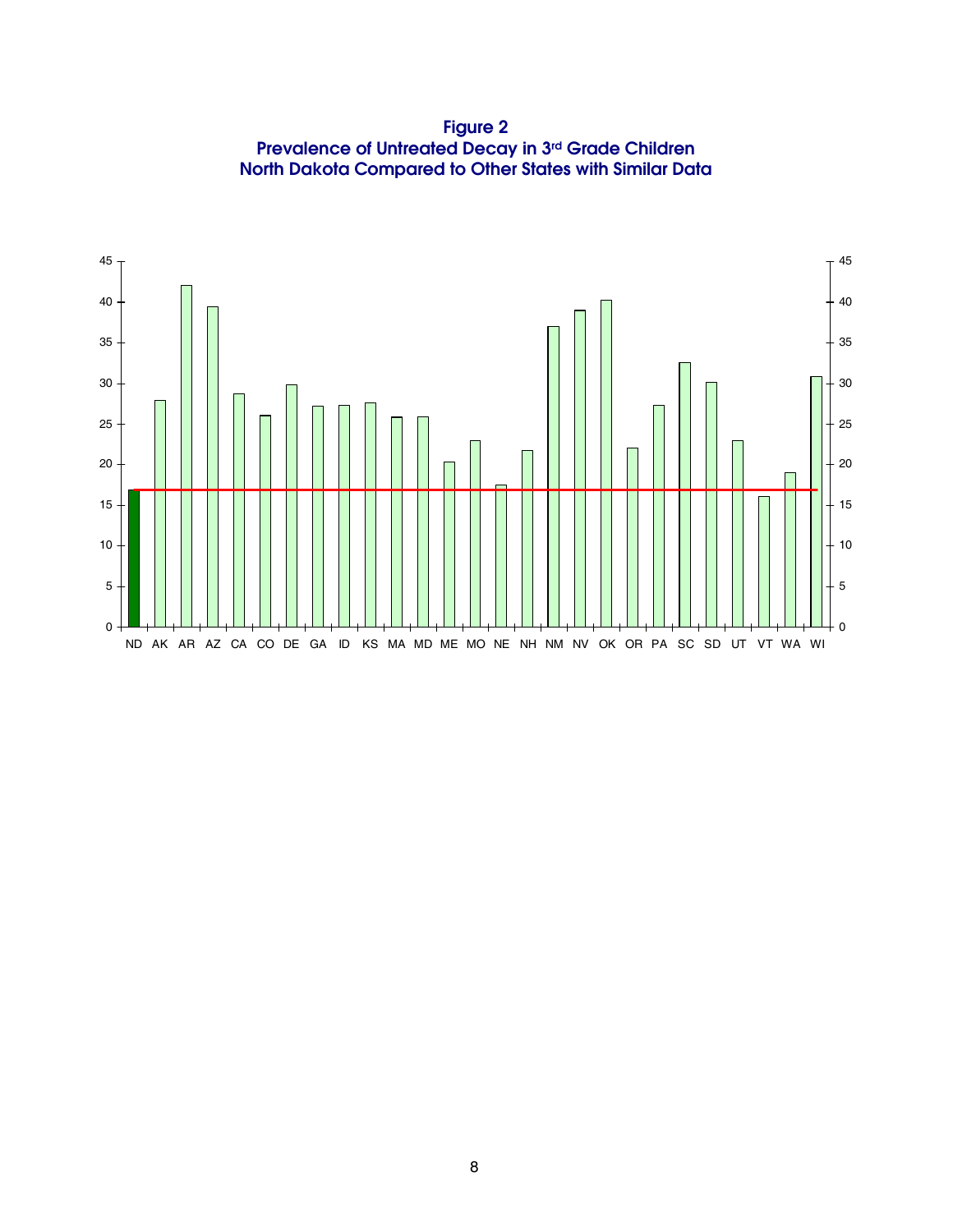**Figure 3 Prevalence of Dental Sealants in 3rd Grade Children North Dakota Compared to Other States with Similar Data** 

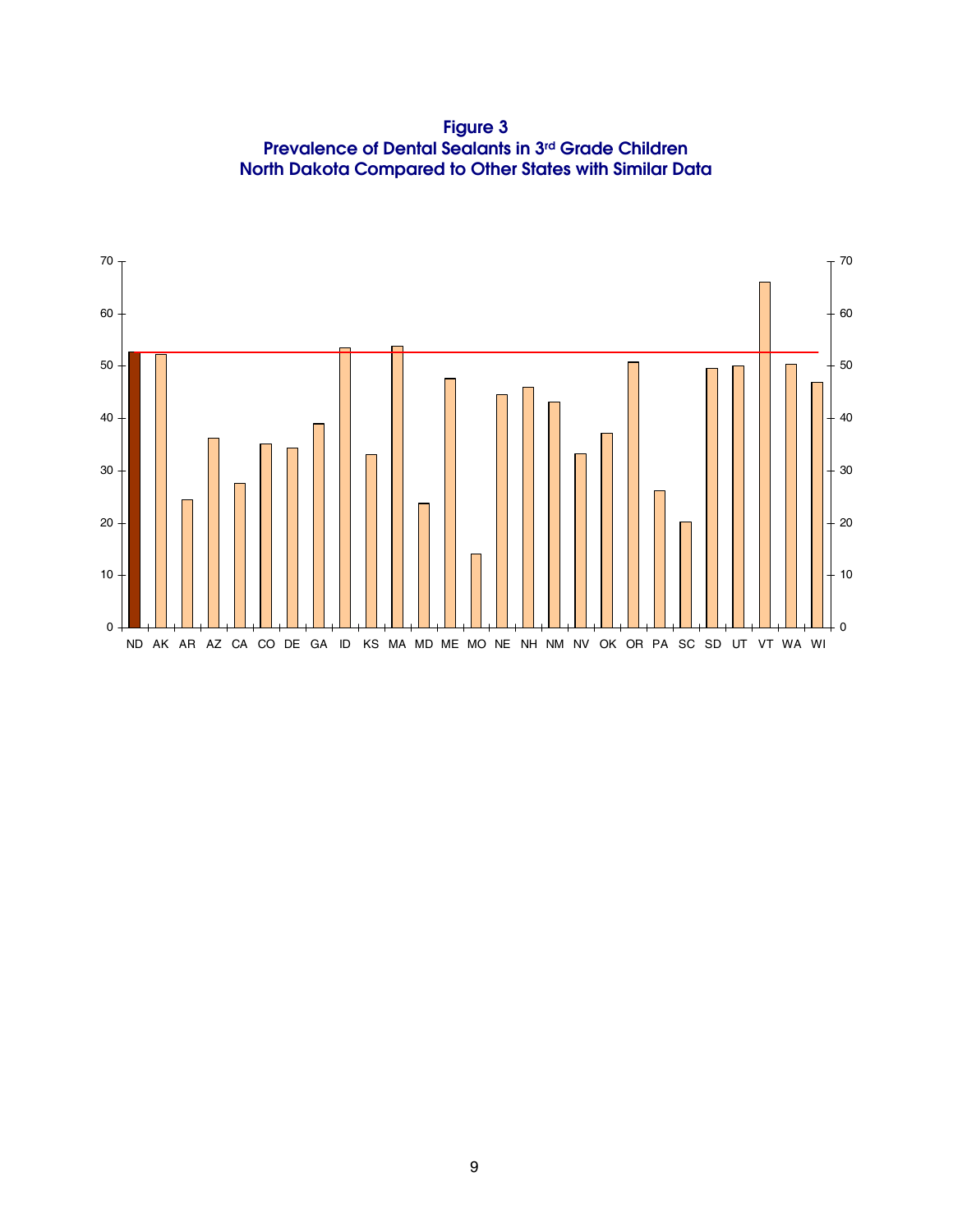## **DATA TABLES**

| Table 1<br>Participation in the North Dakota Oral Health Survey                                                                                                  |    |       |       |       |  |
|------------------------------------------------------------------------------------------------------------------------------------------------------------------|----|-------|-------|-------|--|
| Number 3rd<br>Number 3rd<br><b>Number of</b><br><b>Graders</b><br><b>Graders</b><br><b>Response Rate</b><br><b>Schools</b><br><b>Screened</b><br><b>Enrolled</b> |    |       |       |       |  |
| Sample Schools                                                                                                                                                   | 53 | 1,524 | 1,015 | 66.6% |  |
| <b>Participating Schools</b>                                                                                                                                     | 50 | 1,393 | 1,015 | 72.9% |  |

**Table 2 Enrollment and Free/Reduced Price Lunch Program Participation in North Dakota Schools in Sampling Frame, Sample Schools and Participating Schools** 

|                                      | 3 <sup>rd</sup> Grade Enrollment | <b>Percent on FRL</b> |
|--------------------------------------|----------------------------------|-----------------------|
| ND Schools in Sampling Frame (n=264) | 7.785                            | 29.0%                 |
| Sample Schools (n=53)                | 1.524                            | 30.7%                 |
| Participating Schools (n=50)         | 1,393                            | $31.1\%$              |

Source: North Dakota Department of Public Instruction, 2003-2004 School Year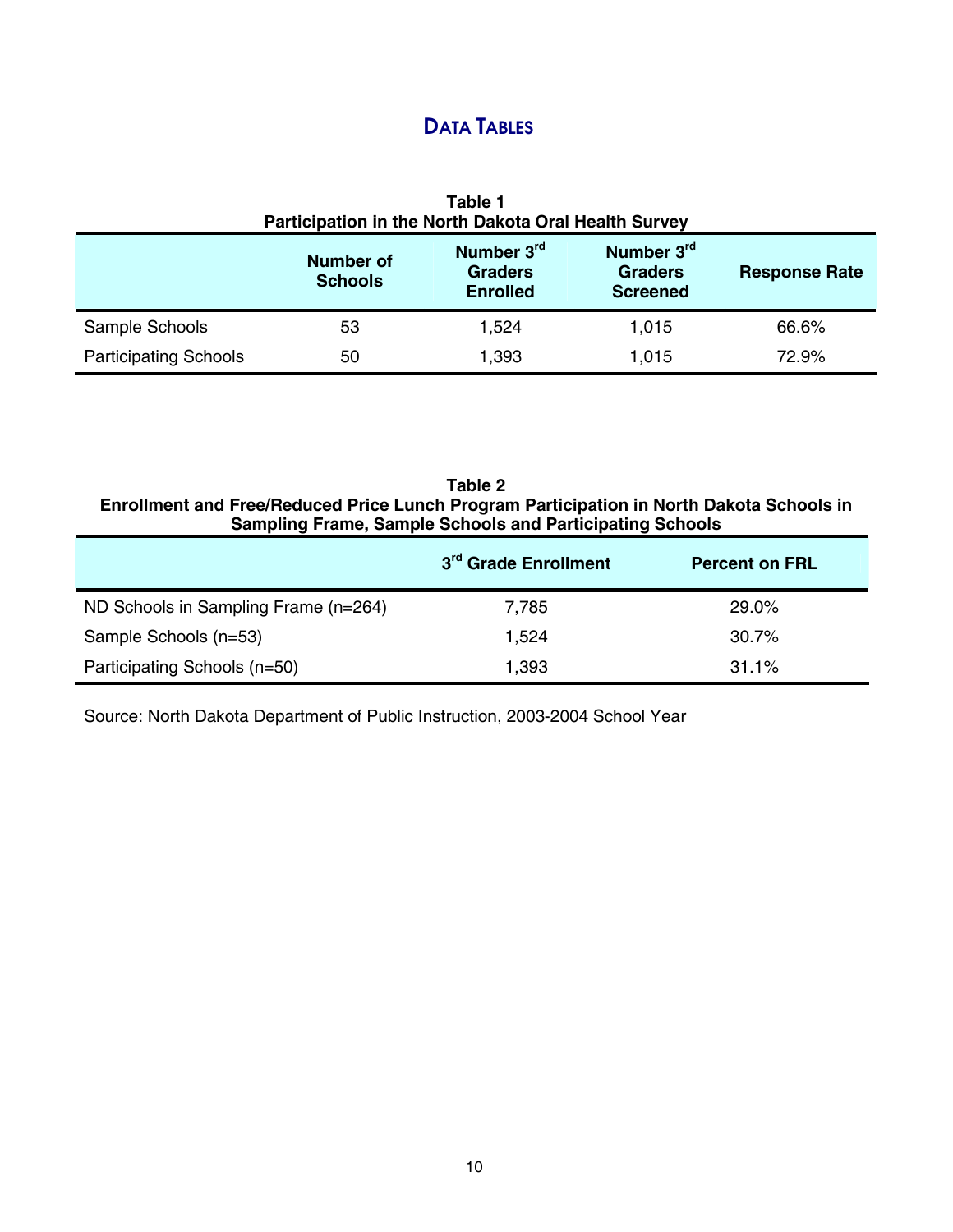| Age, Gender and Race/Ethnicity of 3 <sup>rd</sup> Grade Children Screened                                                               |                                                     |                                               |  |
|-----------------------------------------------------------------------------------------------------------------------------------------|-----------------------------------------------------|-----------------------------------------------|--|
| Variable                                                                                                                                | <b>Number of Children</b><br><b>With Valid Data</b> | <b>Mean or Percent</b>                        |  |
| Age<br>Mean (Standard Deviation)<br>Range                                                                                               | 1,010                                               | 8.78(0.55)<br>8-11 years                      |  |
| Gender<br>% Male<br>% Female                                                                                                            | 1,007                                               | 53.7%<br>46.3%                                |  |
| Race<br>% White<br>% American Indian/Alaska Native<br>% African American<br>% Asian<br>% Hispanic<br>% Native Hawaiian/Pacific Islander | 997                                                 | 88.9%<br>6.7%<br>1.8%<br>1.0%<br>0.9%<br>0.7% |  |

**Table 3**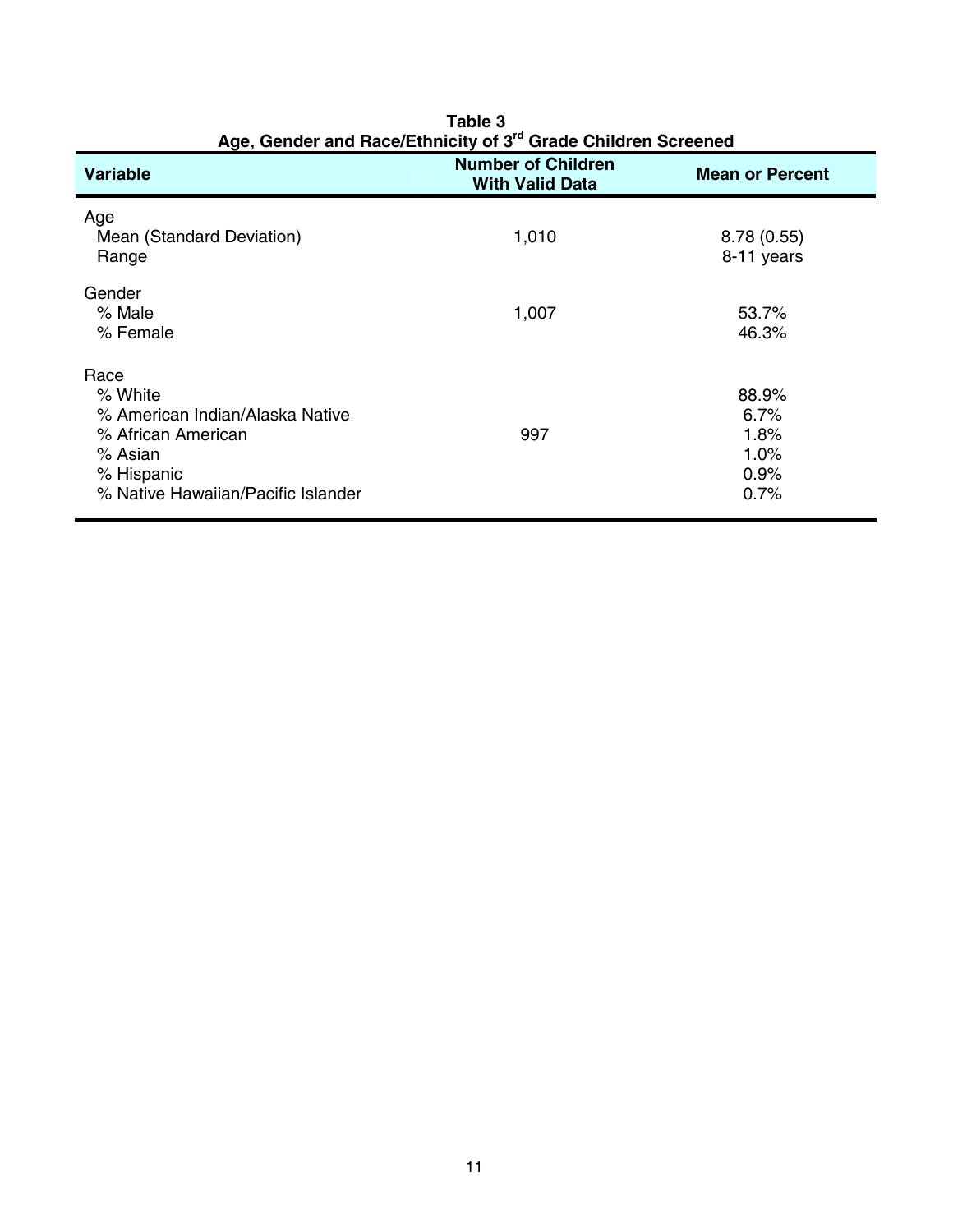| Oral Health Status of North Dakota's 3" Grade Children                                                            |                         |                     |                                               |  |
|-------------------------------------------------------------------------------------------------------------------|-------------------------|---------------------|-----------------------------------------------|--|
|                                                                                                                   | <b>Number with Data</b> | <b>Percent</b>      | 95% CI                                        |  |
| % with caries experience                                                                                          | 1,014                   | 55.6                | $52.5 - 58.7$                                 |  |
| % with untreated decay                                                                                            | 1,015                   | 16.9                | $14.7 - 19.4$                                 |  |
| % with dental sealants                                                                                            | 1,015                   | 52.7                | $49.6 - 55.8$                                 |  |
| <b>Treatment Need</b><br>% with no obvious problem<br>% needing early dental care<br>% needing urgent dental care | 1,012                   | 82.2<br>16.7<br>1.1 | $79.7 - 84.5$<br>$14.5 - 19.2$<br>$0.6 - 2.0$ |  |

| Table 4                                                             |
|---------------------------------------------------------------------|
| Oral Health Status of North Dakota's 3 <sup>rd</sup> Grade Children |

| Table 5<br>Dental Visits, Oral Hygiene Habits, and Dietary Habits of North Dakota's 3 <sup>rd</sup> Grade Children |                                   |                                             |                                                                                                 |  |  |
|--------------------------------------------------------------------------------------------------------------------|-----------------------------------|---------------------------------------------|-------------------------------------------------------------------------------------------------|--|--|
|                                                                                                                    | <b>Number with</b><br><b>Data</b> | <b>Percent</b>                              | 95% CI                                                                                          |  |  |
| Has been to dentist (% yes)                                                                                        | 1,015                             | 95.2                                        | $93.6 - 96.4$                                                                                   |  |  |
| Brushed teeth today (% yes)                                                                                        | 1,015                             | 73.4                                        | $70.5 - 76.1$                                                                                   |  |  |
| Toothbrush<br>Does not have one (% yes)<br>Shares one (% yes)<br>Has own toothbrush (% yes)                        | 1,013                             | 1.3<br>2.0<br>96.7                          | $0.7 - 2.2$<br>$1.2 - 3.1$<br>$95.3 - 97.6$                                                     |  |  |
| Cans of soda in past 7 days<br>0<br>2<br>3<br>4 or more sodas<br>Other sugared beverages                           | 1,010                             | 20.0<br>30.4<br>20.4<br>10.4<br>10.4<br>8.4 | $17.6 - 22.6$<br>$27.6 - 33.4$<br>$18.0 - 23.0$<br>$8.6 - 12.5$<br>$8.6 - 12.5$<br>$6.8 - 10.3$ |  |  |
| Drinks milk everyday (% yes)                                                                                       | 1,004                             | 92.7                                        | $90.9 - 94.2$                                                                                   |  |  |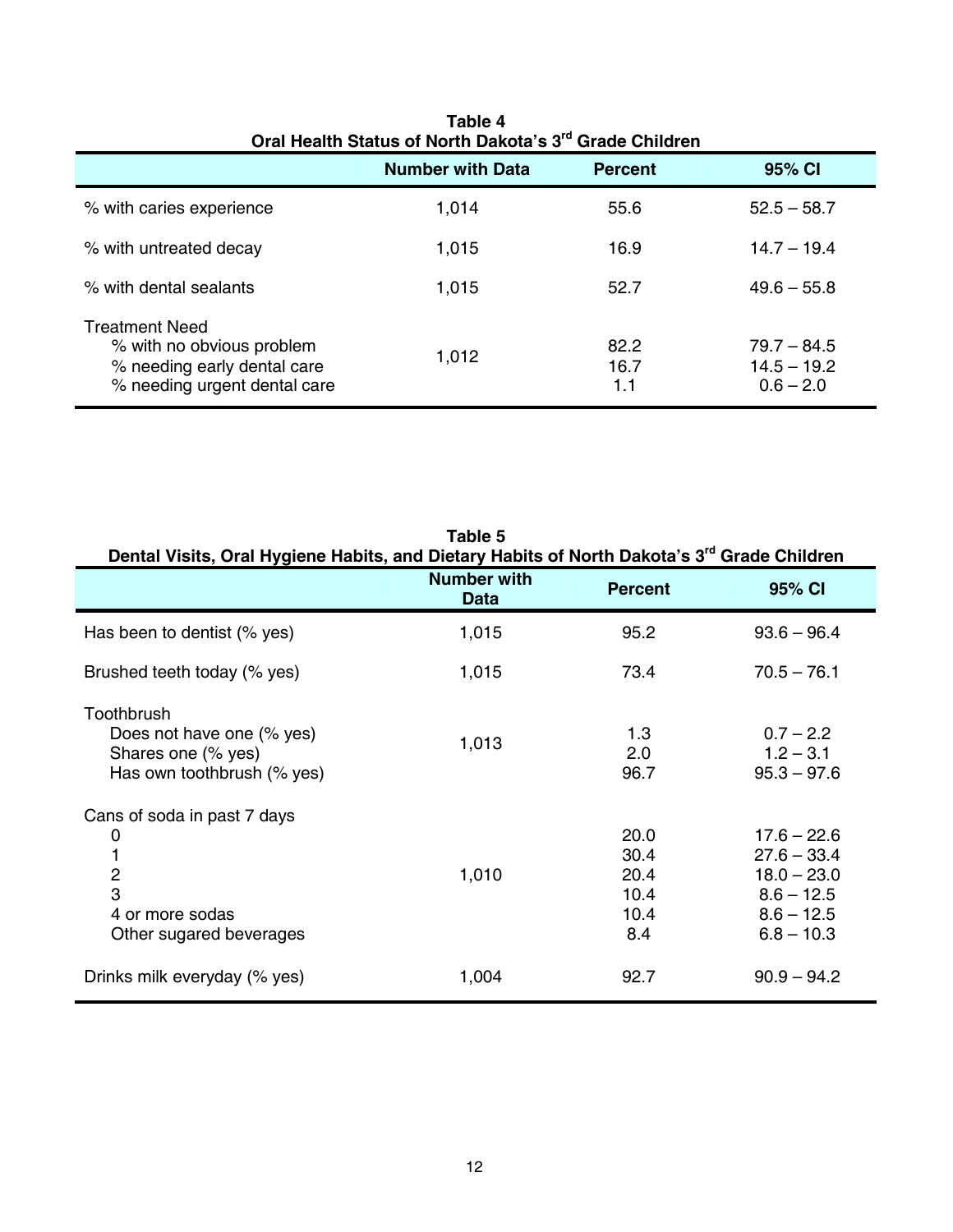| Variable                        | <b>White</b>    | <b>American Indian</b> | <b>All Minorities*</b> |
|---------------------------------|-----------------|------------------------|------------------------|
|                                 | $(n=886)$       | $(n=67)$               | $(n=111)$              |
| Mean age (standard deviation)   | 8.76(0.53)      | 8.87(0.65)             | 8.86(0.68)             |
| % with caries experience        | 54.1            | 82.1                   | 69.4                   |
|                                 | $(50.0 - 57.4)$ | $(70.8 - 90.4)$        | $(59.9 - 77.8)$        |
| % with untreated decay          | 15.8            | 32.8                   | 26.1                   |
|                                 | $(13.5 - 18.4)$ | $(21.8 - 45.4)$        | $(18.2 - 35.3)$        |
| % with dental sealants          | 54.0            | 43.3                   | 45.0                   |
|                                 | $(50.6 - 57.3)$ | $(31.2 - 56.0)$        | $(35.6 - 54.8)$        |
| % needing treatment             | 16.4            | 35.8                   | 28.8                   |
|                                 | $(14.1 - 19.1)$ | $(24.5 - 48.5)$        | $(20.6 - 38.2)$        |
| % needing urgent treatment      | 0.5             | 7.5                    | 5.4                    |
|                                 | $(0.1 - 1.2)$   | $(2.5 - 16.6)$         | $(2.0 - 11.4)$         |
| Has been to dentist (% yes)     | 95.0            | 97.0                   | 96.4                   |
|                                 | $(93.3 - 96.3)$ | $(89.6 - 99.6)$        | $(91.0 - 99.0)$        |
| Brushed teeth today (% yes)     | 74.7            | 55.2                   | 64.0                   |
|                                 | $(71.7 - 77.5)$ | $(42.6 - 67.4)$        | $(54.3 - 72.9)$        |
| Has own toothbrush (% yes)      | 97.9            | 80.6                   | 88.3                   |
|                                 | $(96.6 - 98.7)$ | $(69.1 - 89.2)$        | $(80.8 - 93.6)$        |
| Drinks milk everyday (% yes)    | 93.4            | 83.1                   | 88.0                   |
|                                 | $(91.5 - 94.9)$ | $(71.7 - 91.2)$        | $(80.3 - 93.4)$        |
| Drank soda or sugared beverages | 79.3            | 88.1                   | 85.5                   |
| in last $7$ days (% yes)        | $(76.4 - 81.9)$ | $(77.8 - 94.9)$        | $(77.5 - 91.5)$        |

| Table 6                                                               |
|-----------------------------------------------------------------------|
| Demographics, Oral Health Status, Oral Hygiene and Nutritional Habits |
| Of North Dakota's 3 <sup>rd</sup> Grade Children Stratified by Race   |

\* Includes children classified as American Indian, African American, Hispanic, Asian, or Pacific Islander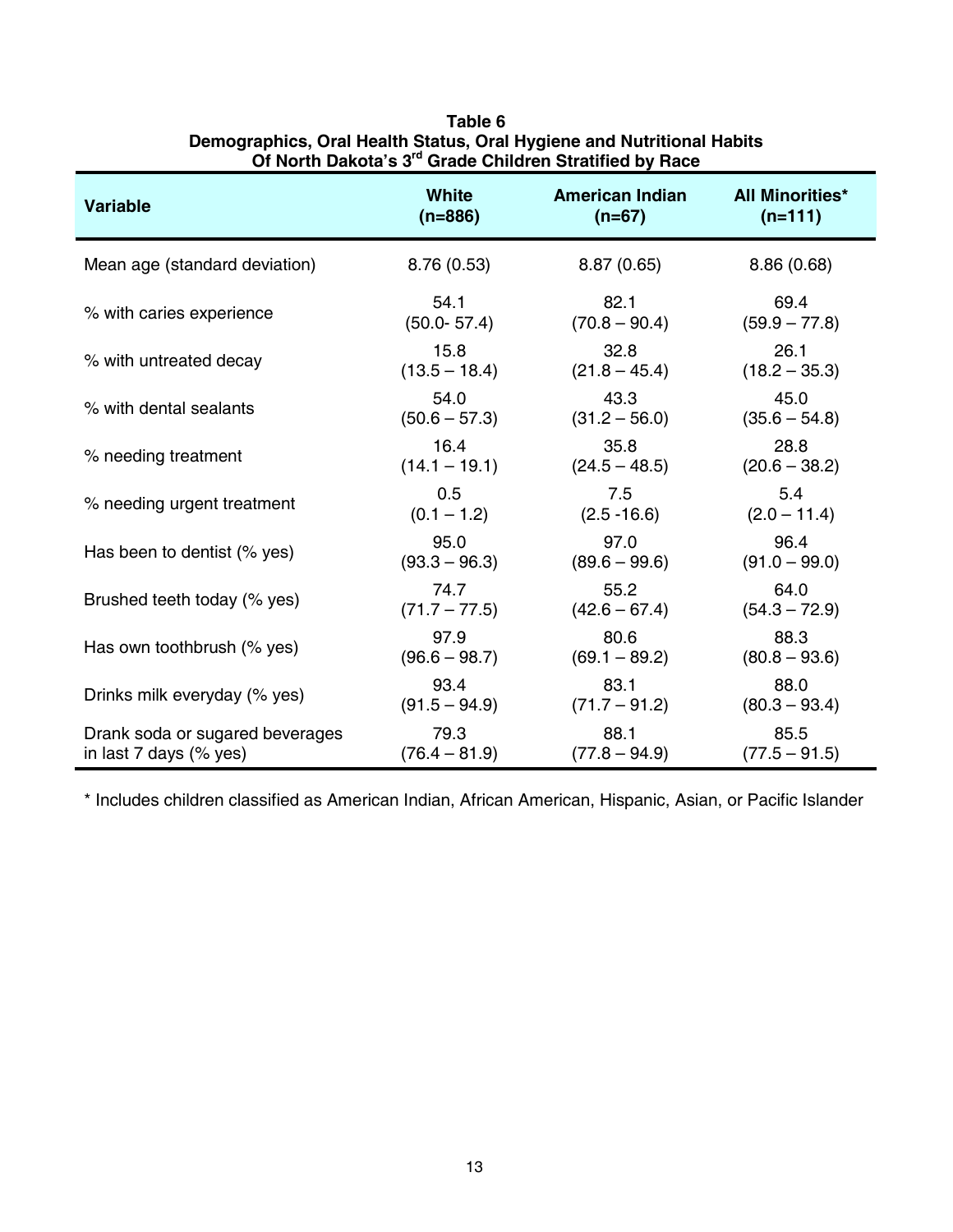| <b>Variable</b>                                          | <b>Brushed Teeth Today</b><br>$(n=745)$ | <b>Did Not Brush Teeth Today</b><br>$(n=270)$ |
|----------------------------------------------------------|-----------------------------------------|-----------------------------------------------|
| Mean age (standard deviation)                            | 8.76(0.52)                              | 8.83(0.60)                                    |
| % white non-Hispanic                                     | 90.3<br>$(87.9 - 92.3)$                 | 84.8<br>$(79.9 - 88.9)$                       |
| % with caries experience                                 | 53.5<br>$(49.8 - 57.1)$                 | 61.5<br>$(55.4 - 67.3)$                       |
| % with untreated decay                                   | 13.8<br>$(11.5 - 16.6)$                 | 25.6<br>$(20.5 - 31.2)$                       |
| % with dental sealants                                   | 54.8<br>$(51.1 - 58.4)$                 | 47.0<br>$(41.0 - 53.2)$                       |
| % needing treatment                                      | 14.6<br>$(12.1 - 17.3)$                 | 26.7<br>$(21.5 - 32.4)$                       |
| % needing urgent treatment                               | 0.7<br>$(0.2 - 1.7)$                    | 2.2<br>$(0.8 - 4.8)$                          |
| Has been to dentist (% yes)                              | 94.9<br>$(93.0 - 96.3)$                 | 95.9<br>$(92.8 - 97.9)$                       |
| Has own toothbrush (% yes)                               | 97.8<br>$(96.4 - 98.7)$                 | 93.7<br>$(90.1 - 96.3)$                       |
| Drinks milk everyday (% yes)                             | 93.9<br>$(91.8 - 95.4)$                 | 89.6<br>$(85.4 - 93.0)$                       |
| Drank soda or sugared beverage in<br>last 7 days (% yes) | 81.0<br>$(77.9 - 83.7)$                 | 77.3<br>$(71.8 - 82.2)$                       |

**Table 7 Demographics, Oral Health Status, Oral Hygiene and Nutritional Habits Of North Dakota's 3rd Grade Children Stratified by Tooth Brushing Status**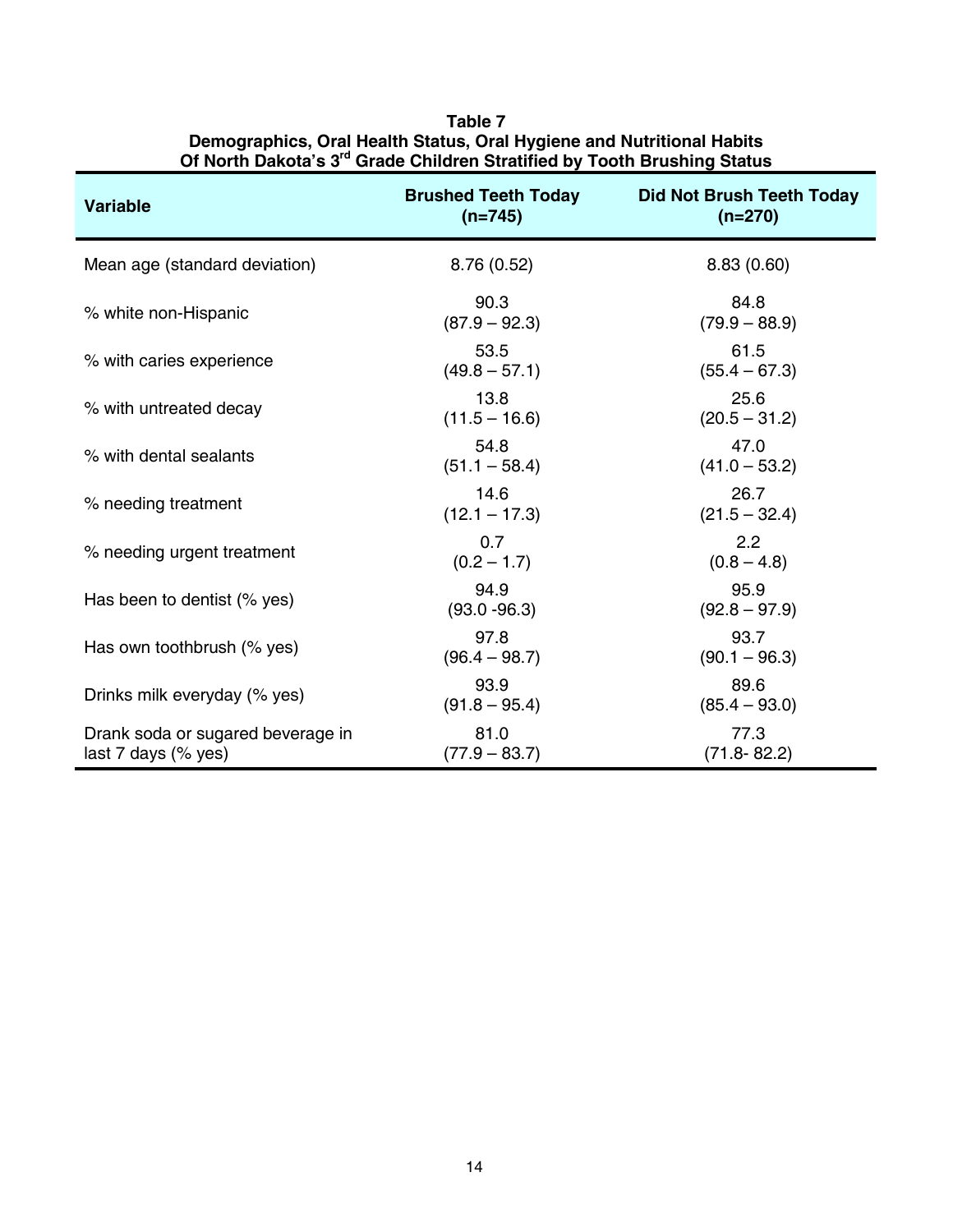| <b>Variable</b>                   | <b>Drinks Milk Everyday</b><br>$(n=931)$ | <b>Does Not Drink Milk</b><br><b>Everyday</b><br>$(n=73)$ |
|-----------------------------------|------------------------------------------|-----------------------------------------------------------|
| Mean age (standard deviation)     | 8.78 (0.54)                              | 8.82(0.61)                                                |
| % white non-Hispanic              | 89.6<br>$(87.4 - 91.5)$                  | 81.7<br>$(70.7 - 89.9)$                                   |
| % with caries experience          | 55.6<br>$(52.3 - 58.8)$                  | 57.5<br>$(45.4 - 69.0)$                                   |
| % with untreated decay            | 16.3<br>$(14.0 - 18.9)$                  | 27.4<br>$(17.6 - 39.1)$                                   |
| % with dental sealants            | 53.5<br>$(50.2 - 56.7)$                  | 42.5<br>$(31.0 - 54.6)$                                   |
| % needing treatment               | 16.9<br>$(14.6 - 19.5)$                  | 28.8<br>$(18.8 - 40.6)$                                   |
| % needing urgent treatment        | 1.0<br>$(0.5 - 1.9)$                     | 2.7<br>$(0.3 - 9.5)$                                      |
| Has been to dentist (% yes)       | 95.0<br>$(93.3 - 96.2)$                  | 97.3<br>$(90.5 - 99.7)$                                   |
| Brushed teeth today (% yes)       | 74.0<br>$(71.0 - 76.8)$                  | 61.6<br>$(49.5 - 72.8)$                                   |
| Has own toothbrush (% yes)        | 97.1<br>$(95.7 - 98.0)$                  | 93.2<br>$(84.7 - 97.7)$                                   |
| Drank soda in last 7 days (% yes) | 80.5<br>$(77.7 - 82.9)$                  | 76.7<br>$(65.4 - 85.8)$                                   |

#### **Table 8 Demographics, Oral Health Status, Oral Hygiene and Nutritional Habits Of North Dakota's 3rd Grade Children Stratified by Milk Consumption**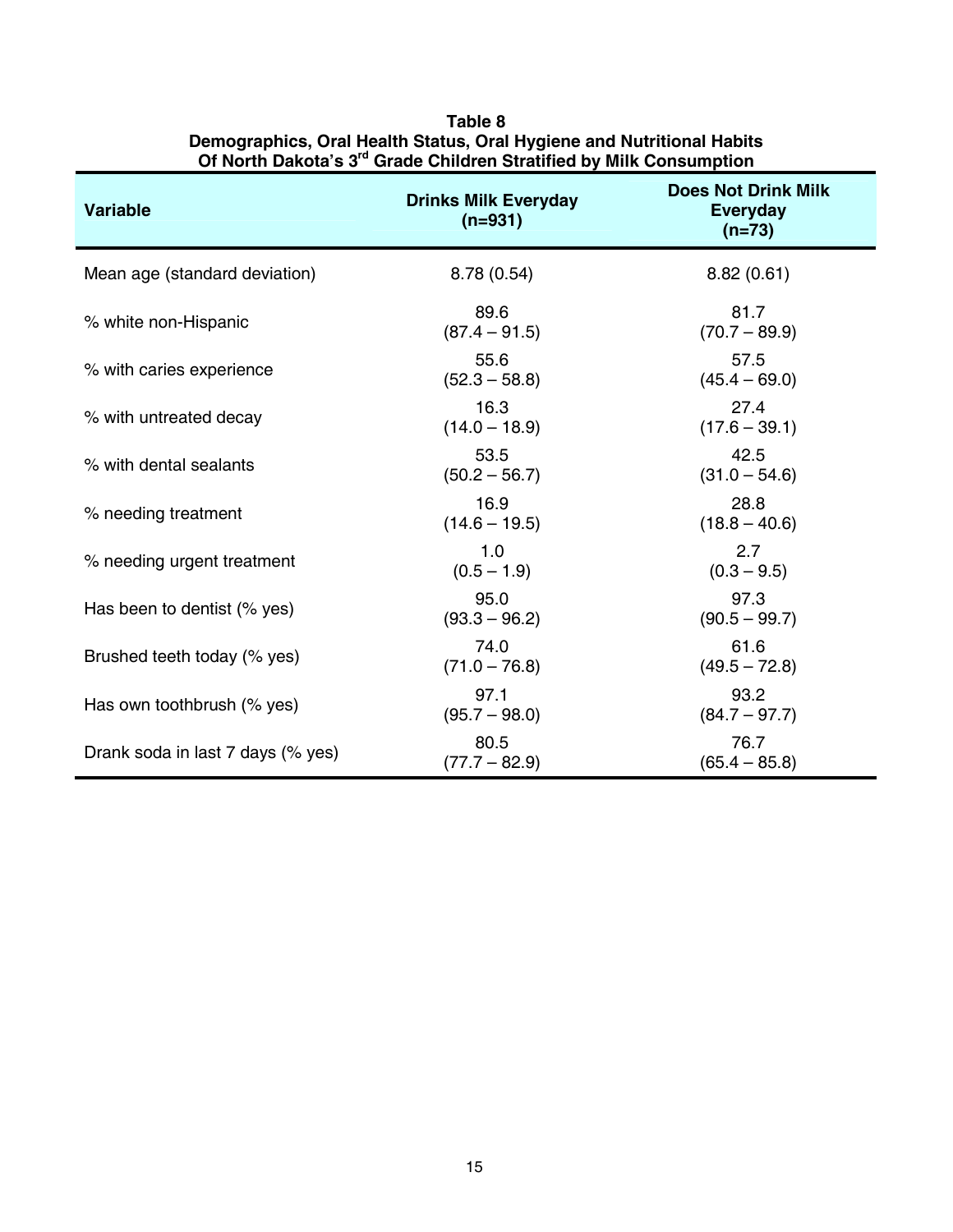| Variable                      | <b>Did Not Drink Soda</b><br>$(n=202)$ | <b>Drank Soda or</b><br><b>Sugared Beverage</b><br>$(n=808)$ | <b>Drank 4 or More</b><br><b>Cans in Last 7 Days</b><br>$(n=105)$ |
|-------------------------------|----------------------------------------|--------------------------------------------------------------|-------------------------------------------------------------------|
| Mean age (standard deviation) | 8.76(0.52)                             | 8.78(0.55)                                                   | 8.81(0.56)                                                        |
| % white non-Hispanic          | 92.0                                   | 88.1                                                         | 83.5                                                              |
|                               | $(87.3 - 95.3)$                        | $(85.6 - 90.3)$                                              | $(74.9 - 90.1)$                                                   |
| % with caries experience      | 52.0                                   | 56.5                                                         | 61.0                                                              |
|                               | $(44.9 - 59.0)$                        | $(53.0 - 59.9)$                                              | $(50.9 - 70.3)$                                                   |
| % with untreated decay        | 14.4                                   | 17.7                                                         | 26.7                                                              |
|                               | $(9.8 - 20.0)$                         | $(15.2 - 20.5)$                                              | $(18.5 - 36.2)$                                                   |
| % with dental sealants        | 58.4                                   | 51.2                                                         | 45.7                                                              |
|                               | $(51.3 - 65.3)$                        | $(47.7 - 54.7)$                                              | $(36.0 - 55.7)$                                                   |
| % needing treatment           | 16.9                                   | 18.1                                                         | 29.5                                                              |
|                               | $(12.0 - 22.8)$                        | $(15.5 - 21.0)$                                              | $(21.0 - 39.2)$                                                   |
| % needing urgent treatment    | 0.5                                    | 1.2                                                          | 2.9                                                               |
|                               | $(0.0 - 2.7)$                          | $(0.6 - 2.3)$                                                | $(0.6 - 8.1)$                                                     |
| Has been to dentist (% yes)   | 97.0                                   | 94.7                                                         | 93.3                                                              |
|                               | $(93.6 - 98.9)$                        | $(92.8 - 96.1)$                                              | $(86.7 - 97.3)$                                                   |
| Brushed teeth today (% yes)   | 69.8                                   | 74.3                                                         | 72.4                                                              |
|                               | $(63.0 - 76.0)$                        | $(71.1 - 77.2)$                                              | $(62.8 - 80.7)$                                                   |
| Has own toothbrush (% yes)    | 95.5                                   | 97.0                                                         | 93.3                                                              |
|                               | $(91.7 - 97.9)$                        | $(95.5 - 98.0)$                                              | $(86.7 - 97.3)$                                                   |
| Drinks milk everyday (% yes)  | 91.4                                   | 93.0                                                         | 84.6                                                              |
|                               | $(86.6 - 94.9)$                        | $(91.0 - 94.6)$                                              | $(76.2 - 90.9)$                                                   |

**Table 9 Demographics, Oral Health Status, Oral Hygiene and Nutritional Habits**  Of North Dakota's 3<sup>rd</sup> Grade Children Stratified by Soda and Sugared Beverage Consumption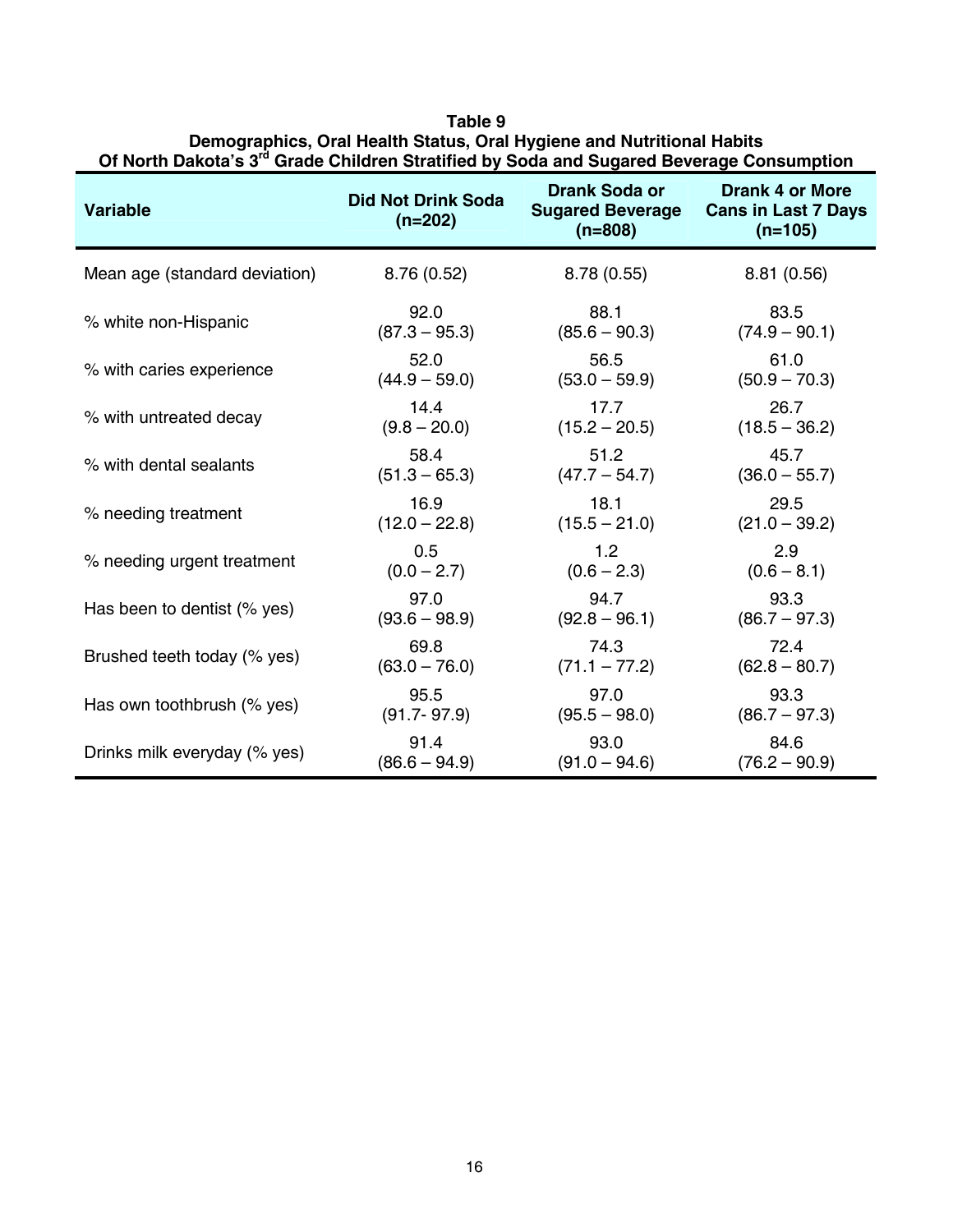**Appendix Sampling Strata, School District, School Name, Type of School, and Percent of Students in School that Participate in the Free or Reduced Price School Lunch Program** 

| <b>STRATA</b>            | <b>DISTRICT NAME</b>                   | <b>SCHOOL NAME</b>             | <b>TYPE</b> | FRL % |
|--------------------------|----------------------------------------|--------------------------------|-------------|-------|
| 1                        | Mandaree Public School                 | Mandaree Public School         | Public      | 0.0%  |
| $\overline{c}$           | Ojibwa Indian School                   | Ojibwa Indian School           | <b>BIA</b>  | 0.0%  |
| 3                        | <b>MISSING STRATA</b>                  |                                |             | 0.0%  |
| $\overline{\mathcal{A}}$ | Fargo Public Schools                   | <b>Hawthorne Elem School</b>   | Public      | 8.1%  |
| 5                        | <b>Bismarck Public Schools</b>         | <b>Centennial Elem School</b>  | Public      | 9.5%  |
| 6                        | Pembina School District                | Pembina Public School          | Public      | 11.7% |
| $\overline{7}$           | North Sargent Public School            | North Sargent Public School    | Public      | 13.1% |
| 8                        | <b>Milnor Public School</b>            | <b>Milnor Public School</b>    | Public      | 15.4% |
| 9                        | West Fargo Public School               | Westside Elem School           | Public      | 17.1% |
| 10                       | Neche Public School                    | Neche Public School            | Public      | 18.6% |
| 11                       | <b>Grand Forks Public School</b>       | Century Elem School            | Public      | 19.7% |
| 12                       | Lisbon Public School                   | Lisbon Elem School             | Public      | 21.6% |
| 13                       | <b>Mandan Public Schools</b>           | Roosevelt Elem School          | Public      | 23.3% |
| 14                       | <b>Manvel Public School</b>            | <b>Manvel Elem School</b>      | Public      | 24.1% |
| 15                       | <b>Beulah Public School</b>            | <b>Beulah Elem School</b>      | Public      | 24.4% |
| 16                       | <b>Minot Public Schools</b>            | Edison Elem School             | Public      | 25.3% |
| 17                       | <b>Hankinson Public School</b>         | <b>Hankinson Public School</b> | Public      | 26.1% |
| 18                       | <b>Tioga Public School</b>             | Central Elem School            | Public      | 27.6% |
| 19                       | Nesson Public School                   | Ray Public School              | Public      | 28.7% |
| 20                       | <b>Fairmount Public School</b>         | <b>Fairmount Public School</b> | Public      | 29.0% |
| 21                       | Fargo Public Schools                   | McKinley Elem School           | Public      | 29.8% |
| 22                       | <b>Westhope Public School</b>          | Westhope Public School         | Public      | 30.4% |
| 23                       | <b>Hettinger Public School</b>         | <b>Hettinger Public Schoo</b>  | Public      | 31.3% |
| 24                       | <b>Harvey Public Schools</b>           | Harvey Elem School             | Public      | 32.0% |
| 25                       | LaMoure Public School                  | LaMoure Public School          | Public      | 32.5% |
| 26                       | <b>Minot Public Schools</b>            | Longfellow Elem School         | Public      | 33.0% |
| 27                       | <b>MISSING STRATA</b>                  |                                |             | 33.7% |
| 28                       | <b>Billings County School District</b> | Prairie Elem School            | Public      | 34.6% |
| 29                       | <b>Sheldon Public School</b>           | Sheldon Elem School            | Public      | 35.0% |
| 30                       | <b>MISSING STRATA</b>                  |                                |             | 35.7% |
| 31                       | <b>Stanton Public School</b>           | <b>Stanton Public School</b>   | Public      | 36.3% |
| 32                       | <b>Williston Public School</b>         | Hagan Elem School              | Public      | 37.4% |
| 33                       | Fargo Public Schools                   | Carl Ben Eielson Elem          | Public      | 37.9% |
| 34                       | Kenmare Public School                  | Kenmare Elem School            | Public      | 39.2% |
| 35                       | Jamestown Public School                | Louis L'Amour Elem Sch         | Public      | 39.8% |
| 36                       | St Thomas Public School                | St Thomas Public School        | Public      | 41.1% |
| 37                       | <b>New Public School District</b>      | Stony Creek Elem School        | Public      | 42.4% |
| 38                       | <b>Williston Public School</b>         | Wilkinson Elem School          | Public      | 42.5% |